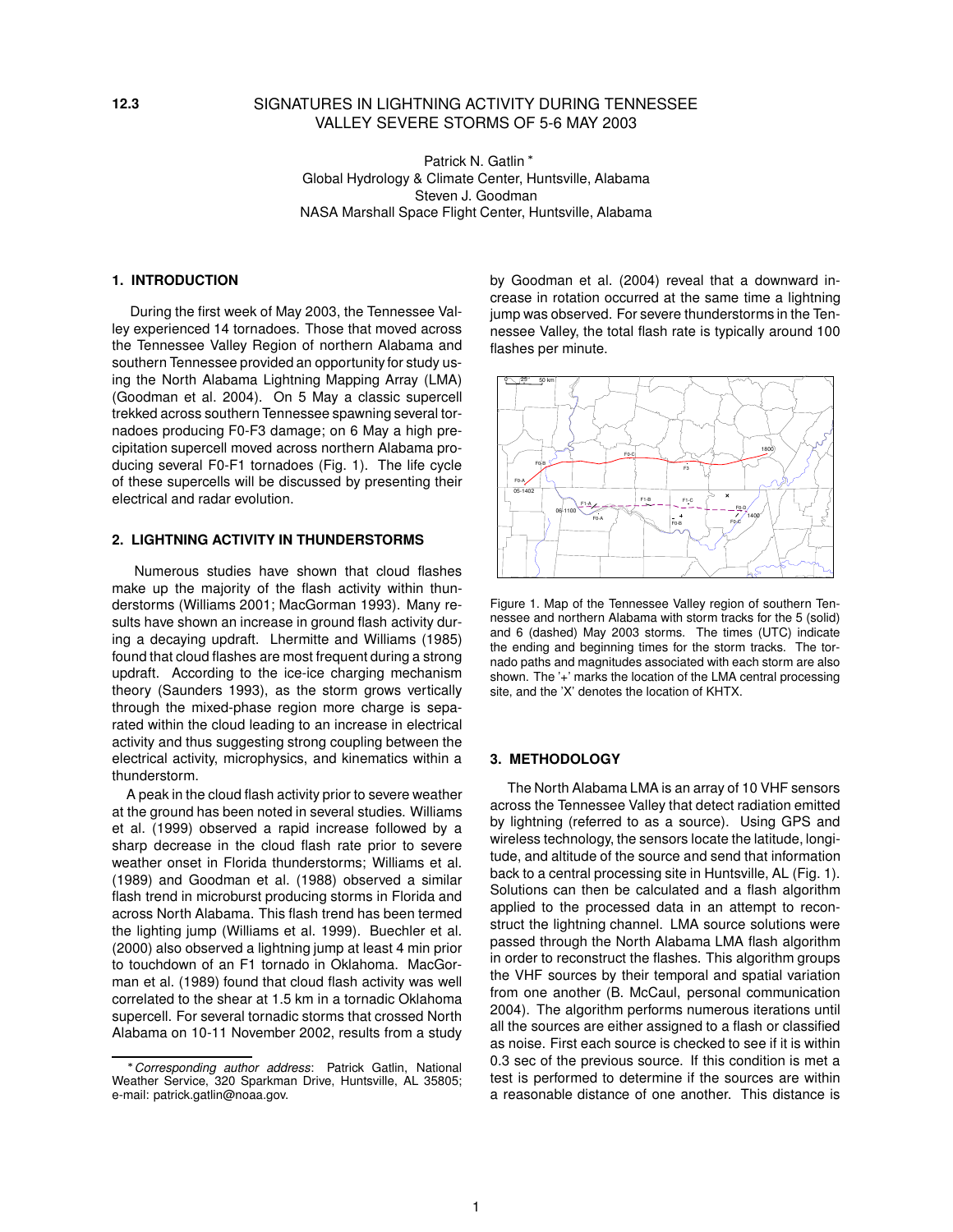based upon the radial location of the source, a horizontal threshold depending upon the physics of lightning propagation, plus the radial location error of the LMA. Due to noise associated with source location error, sources occurring beyond 160 km of the network cannot be assigned to a flash. Assuming the time and space criteria are met, the source is assigned to a flash. Although the LMA is capable of detecting, but not discriminating between, cloud and ground flashes, data from the National Lightning Detection Network (NLDN; Cummins et al. 1998) was used to verify ground flash (CG) results. A 10 kA minimum threshold was placed on the positive ground flashes (+CG), identified by the NLDN, as suggested by Cummins et al., to remove the possibility of the NLDN detecting cloud flashes (IC hereafter, for brevity). The number of flashes were then determined for each interval of the radar volume scans (approx. 5 min), similar to the method performed by McCaul et al. (2002). This allows for a comparison to be made between the flash activity and radar parameters derived for each cell. The flash rate was calculated by dividing the total number of flashes occurring during each volume scan by the time interval of the volume scan and then converted to flashes per minute (fpm).

The radar data were collected with the WSR-88D located in Northeast Alabama (KHTX; Fig. 1). The reflectivity was gridded; and the maximum reflectivity, within 5 km horizontal of the storm centroid, was calculated at each vertical level. The Doppler velocity was dealiased and storm rotation was determined by analyzing the radial velocity along the radial for each elevation in the volume scan using the SOLO II software developed by NCAR. The height above MSL and range from the radar of the rotational couplets were also noted in order to calculate measures of horizontal rotation at each vertical level.

Storm data were obtained from the National Climatic Data Center (NCDC) storm events database. National Weather Service (NWS) tornado warnings were obtained from local NWS offices. Also, tornadoes will be referred to by their magnitude on the Fujita scale (Fujita 1981) and a letter, in alphabetical order, indicating the time of occurrence relative to other tornadoes of similar magnitude.

### **4. RESULTS**

In this section the results from a radar and lightning analysis of a classic and a high precipitation supercell that occurred in the Tennessee Valley region of the southeastern United States on 5-6 May 2003 are presented. The results will investigate the trends in the electrical activity of the storms relative to tornadogenesis.

### **4.1 Classic supercell**

The classic supercell was fueled by the moist, warm sector air of a mature mid-latitude cyclone located in the East-Central Plains. The storm produced its first of 3 F0 tornadoes at 1405 UTC, but it was not until 1500 UTC that the storm was within approximately 150 km range from the radar to perform a radial velocity analysis. Figure 2a shows the Doppler radar and lightning evolution of the storm between 1500-1655 UTC. One thing that stands out is the gradual downward increase of shear. The shear first begins increasing at mid-levels (5-10 km) to values above 5 x 10 $^{-3}$  s $^{-1}$  at 1529 UTC. In the time leading up to the F0-C tornado (1548 UTC) the total flash rate first peaked at 56 fpm, 28 min prior to the tornado. Interestingly, the number of ICs declined nearly 250 flashes over the next 15 min, moments after the appearance of 5 x  $10^{-3}$  s<sup>-1</sup> shear values at mid-levels (Fig. 2a) and coincident with the reflectivity echoes above 10 km increasing to greater than 40 dBZ (Fig. 2b). However, the appearance of 5 x 10 $^{-3}$  s $^{-1}$  shear at the lower radar beam elevation angles, prior to the F0-C, was accompanied by an increase in ICs. The CG rate and negative ground flashes (-CG) peaked at 34 fpm and 169 flashes, respectively, during the F0-C. The +CGs reached a peak of 13 flashes at 1554 UTC, minutes after the F0-C ended and concurrent with a local minimum in the echo heights (Fig. 2b). The production of ICs increased to nearly 200 flashes as the echo heights increased between 1554-1604 UTC and then both decreased simultaneously over the next 10 min.

The number of VHF sources gradually increased to a peak of over 86 000 sources at 1619 UTC (not shown), at which time shear again increased toward the ground. Figure 2a reveals the total flash rate increasing from 51 fpm at 1624 UTC to 82 fpm at 1629 UTC, 15-20 min prior to the touchdown of an F3 tornado, and coincident with shear values greater than 10 x 10<sup>-3</sup> s<sup>-1</sup> below 5 km. However, the CG rate at 1624 UTC was 24 fpm and decreased to 12 fpm at 1629 UTC during this increase of shear below 5 km, and coincident with a large decline in the echo tops; some echoes dropped nearly 6 km between 1624-1634 UTC (Fig. 2b). Between 1642-1649 UTC, shear greater than 10 x 10<sup>-3</sup> s<sup>-1</sup> appeared at all elevation angles as the total flash rate remained above 70 fpm after its peak at 1629 UTC. The +CG production was not very active in the 40 min prior to and during the F3, varying by less than 2 flashes from 1604-1649 UTC. By 1650 UTC, the storm became more disorganized as the 40 dBZ and greater echo heights continued to decrease below 5 km.

### **4.2 HP supercell**

The high precipitation (HP) supercell that moved across northern Alabama on 6 May 2003 spawned several longer track tornadoes (Fig. 1) and caused flash flooding across the area. The HP supercell initiated near a warm front as it moved northward across northern Alabama. Due to the ambiguity of the radial velocity couplets associated with the tornadoes, a velocity analysis was problematic, and thus the shear profile could not be calculated for this storm. Figure 3 shows the total flash rate increased from 5-60 fpm as the heights of the 40-50 dBZ echoes grew 3.5 km vertically between 1100-1130 UTC. The F0-A and F1-A tornadoes occurred 3 and 5 min, respectively, after the total flash rate reached 60 fpm at 1130 UTC. During the time these two tornadoes were on the ground, the total flash rate remained around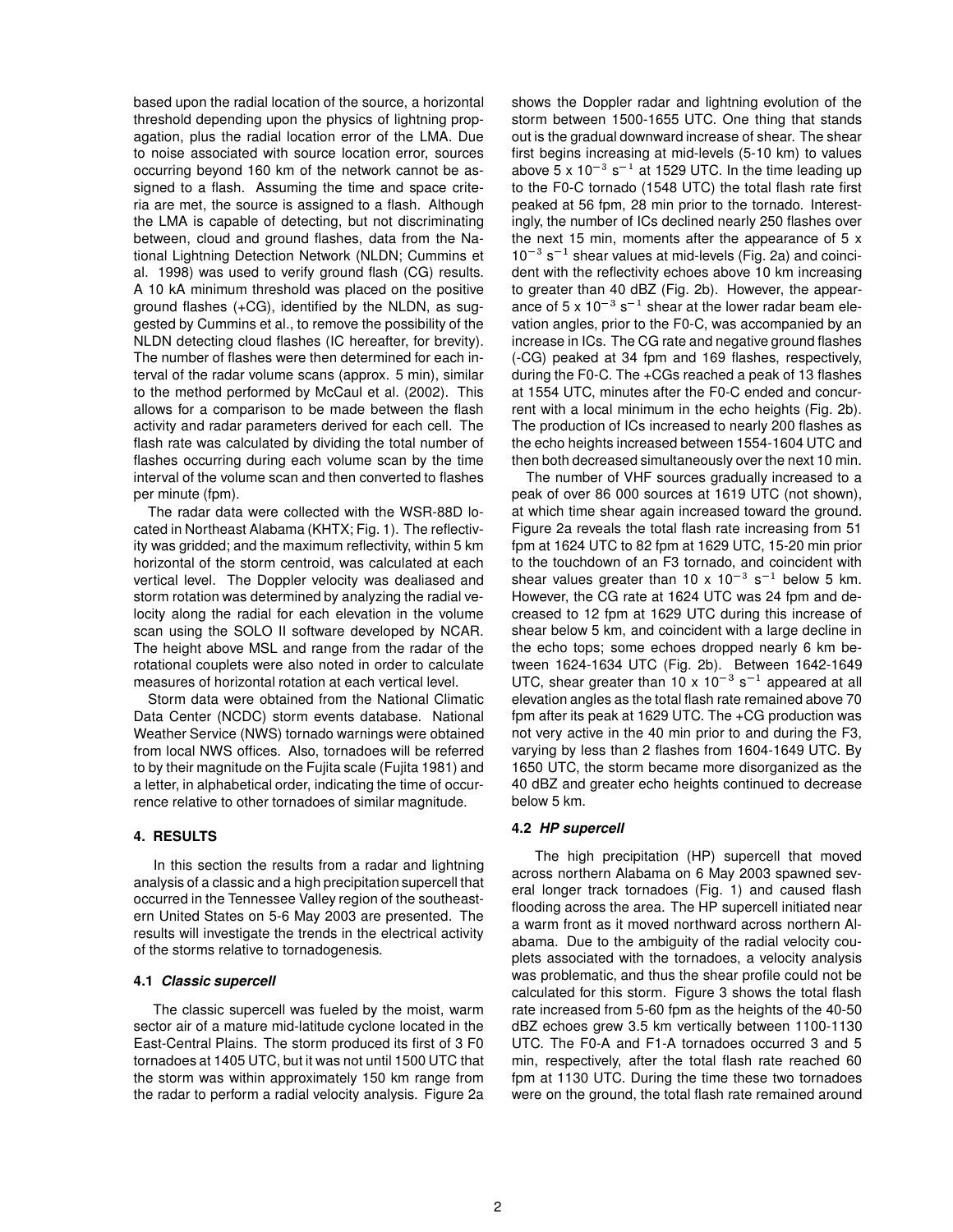

Figure 2. Time series of the lightning and radar evolution of the 5 May 2003 storm including: a) total flash rate (solid), CG flash rate (dashed), and shear contours (10<sup>-3</sup> s<sup>-1</sup>); b) number of IC (solid), -CG (dashed),  $+CG$  (10<sup>1</sup>; plus-dotted) flashes, and reflectivity contours (dBZ).

60 fpm. However, the number of +CGs increased by 5 flashes and the 30 dBZ echo height began decreasing from roughly 16 km at 1130 UTC to 13.5 km at 1140 UTC (Fig. 3). By 1135 UTC the F0-A and F1-A tornadoes ended, at which time 8 +CG flashes occurred. At 1145 UTC the height of the 50 dBZ echo increased from 6-9.5 km over the next 5 min, subsequently the IC flash activity began increasing, as indicated by the increase in total flash rate and decrease in CG rate (Fig. 3). A relative maximum of 132 fpm in the total flash rate occurred at 1205 UTC, 15 min prior to the F1-B tornado, and then decreased to 88 fpm at 1220 UTC as the mid-level reflectivity echoes decreased 2-3 km during this 15 min interval. The CG rate also reached a relative peak of 12 fpm at 1205 UTC and then decreased to 4 fpm at 1215 UTC.

Between 1220-1250 UTC, the 35-45 dBZ echo heights grew 5-6.5 km and subsequently the electrical activity of the storm began tremendously increasing. The VHF sources increased by nearly 49 000 sources during this time. Figure 3 reveals the total flash rate increasing from 106 fpm at 1230 UTC to 355 fpm at 1240 UTC; the CG rate increased from 4-25 fpm during this time interval. The 35-50 dBZ echo heights began decreasing at 1250 UTC. By the end of the F0-B tornado, the echo heights had decreased by approximately 2.5 km since 1250 UTC. Interestingly though, the CG rate also decreased during the fall of the 35-50 dBZ echo heights; the CG rate reached a relative peak of 32 fpm at 1250 UTC and then declined to 23 fpm at 1300 UTC (Fig. 3). The F0-B tornado occurred roughly 25 min after the rapid increases in the flash rates. As the 60 dBZ echo grew above 5 km at 1307 UTC, consequently the total flash rate increased from 248-337 fpm between 1305-1310 UTC (Fig. 3). The F1-C tornado began at 1316 UTC, 6 min after the total flash rate began decreasing again. The total flash rate decreased from 337-262 fpm between 1310-1320 UTC (Fig. 3). The roughly 10 km decrease in the altitude of the reflectivity echoes between 1320-1325 UTC shown in figure 3 is most likely due to grid sampling errors. However, applying continuity to the reflectivity pattern shown in figure 3 over this time interval, it can be inferred that the echo heights did decrease. The total flash rate again jumped, 291 fpm at 1320 UTC to 343 fpm at 1329 UTC, approximately 20-25 min prior to a tornado (F0-C). A storm maximum in the CG rate of 34 fpm occurred at 1329 UTC. By 1329 UTC the storm had merged with a second cell to its north and began exhibiting bow echo characteristics (not shown). However, figure 3 indicates the HP storm began collapsing at 1340 UTC, as indicated by the 0-50 dBZ echo heights decreasing to below 9 km at 1345 UTC. The total flash rate increased once more, from 312-342 fpm between, but this time 13-18 min prior to the F0-D tornado. As the 60 dBZ echo again increased below 3 km, the +CGs increased to from 5-12 flashes between 1351-1356 UTC (Fig 3). By 1411 UTC, the total flash rate and CG flash rate had decreased to 57 fpm and 48 fpm, respectively, and the storm had significantly weakened.



Figure 3. Time series of the lightning and radar evolution of the 6 May 2003 storm including the total flash rate (10 $^1$ ; solid), CG rate (dashed), number of +CG flashes (plus-dotted), and reflectivity (dBZ).

#### **5. CONCLUSIONS**

Two tornadic supercells moved across southern Tennessee and northern Alabama on 5-6 May 2003. The electrical and radar evolution of these two storms were monitored by the North Alabama LMA and KHTX, NWS WSR-88D. Results presented in this study are consistent with findings by others (Williams et al. 1999; Goodman et al. 2004). However, unlike the analysis performed here, the time history of shear has not been looked at in any detail during tornadogenesis by these earlier studies. Relative maxima in the total flash rate preceded all of the tornadoes discussed in this study, many by 15-20 min. Some of these maxima were a result of rapid increases in reflectivity echoes aloft, due to a strengthening updraft,